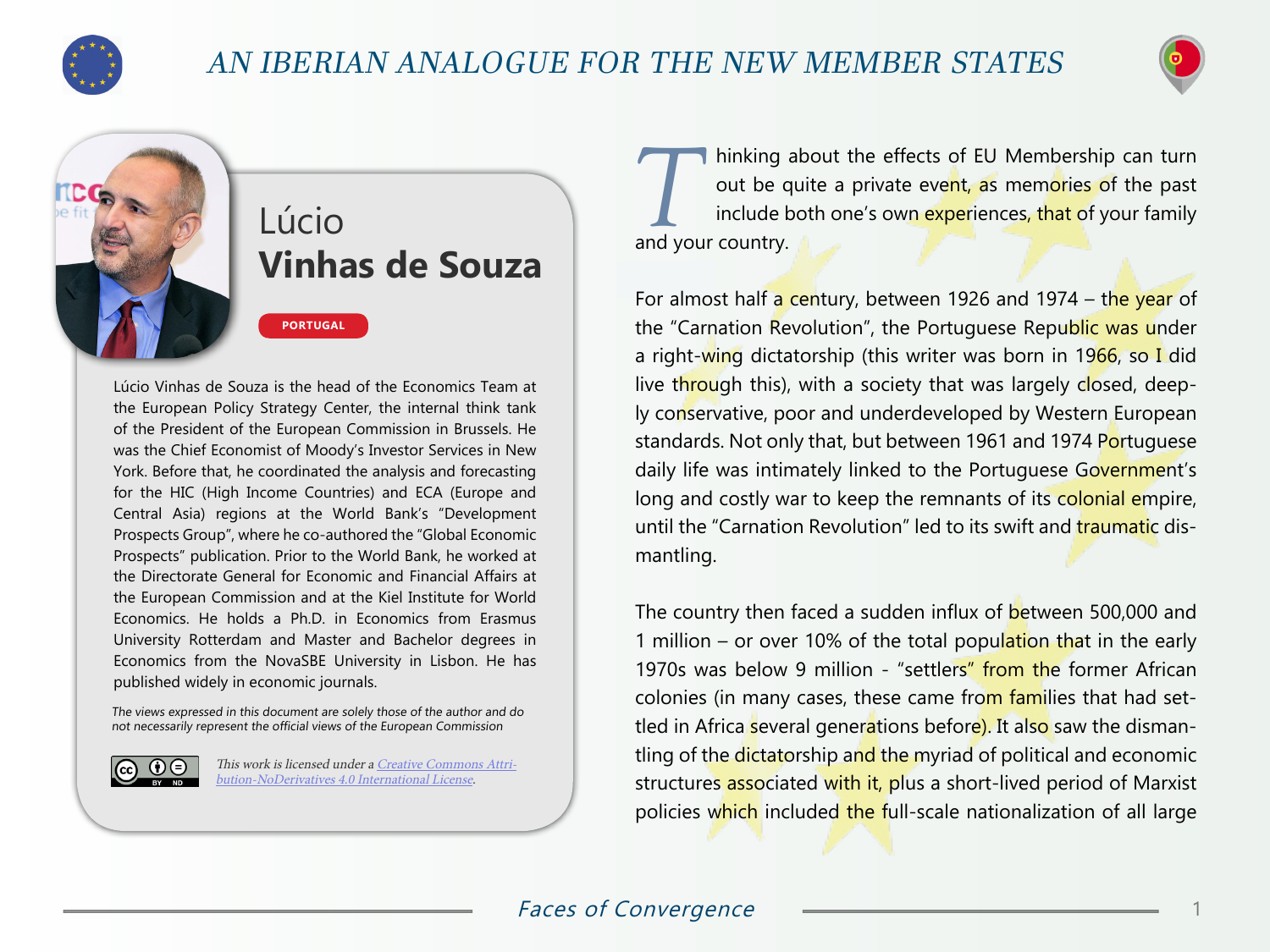



Portuguese companies. The resulting inflationary spike, currency devaluation, large internal and external imbalances that reached double digits of GDP led to programmes with the IMF, one in 1977, with a follow up in 1982.

Parallel to all that turmoil, the country had begun its long negotiations for membership to the then European Economic Community (EEC): Portuguese negotiators in those days were busily flying between Washington, D.C., and Brussels (as they were again until quite recently…).

Portugal applied first not for membership, but for a trade agreement with the then EEC as early as 1962, and again in 1967. These applications followed the first attempts of the UK and other European Free Trade Association countries – Portugal was an EFTA member - to join the EC in 1961. The first UK application, and the second one in 1967, were both blocked by France. The failures of both British attempts to join the EEC affected also the negotiations with Portugal, and only after the first EEC enlargement in 1971 (with the UK, Denmark and Ireland) was a trade agreement possible (Portugal, in fact, signed two trade agreements, with the EC and the ECSC - European Community of Steel and Coal).

The revision of these treaties in 1976 extended the agreements to cover non-commercial issues, with Portugal's formal application for EEC membership made in the following year, in March 28, 1977. The official negotiations lasted from October 1978 to March 1985, with Portugal finally becoming a member of the (current) European Union in January 1, 1986 (however, even after Accession, Portugal received sectoral temporary derogations of up to 7 years).

This "trip down memory lane" is here not because of self-indulgence, but because it has important implications for the Enlargements of 2004, 2007 and 2013: the (long) Portuguese road to EU Membership (and the comparable experiences of Spain) provided the EU with a reference point for the Enlargement to the Baltic, Central and South-eastern European countries (even the population displacements caused by the end of the Portuguese Empire held some lessons for countries such as those of the Baltics, with their large remnants of Soviet populations). There was a similarity in the experience of integrating formerly closed economies with an authoritarian past into a group of highly developed, internationally open and closely linked western democracies. The processes for the Baltic, Central and Southeastern European countries were also equally long and preceded by trade and association agreements.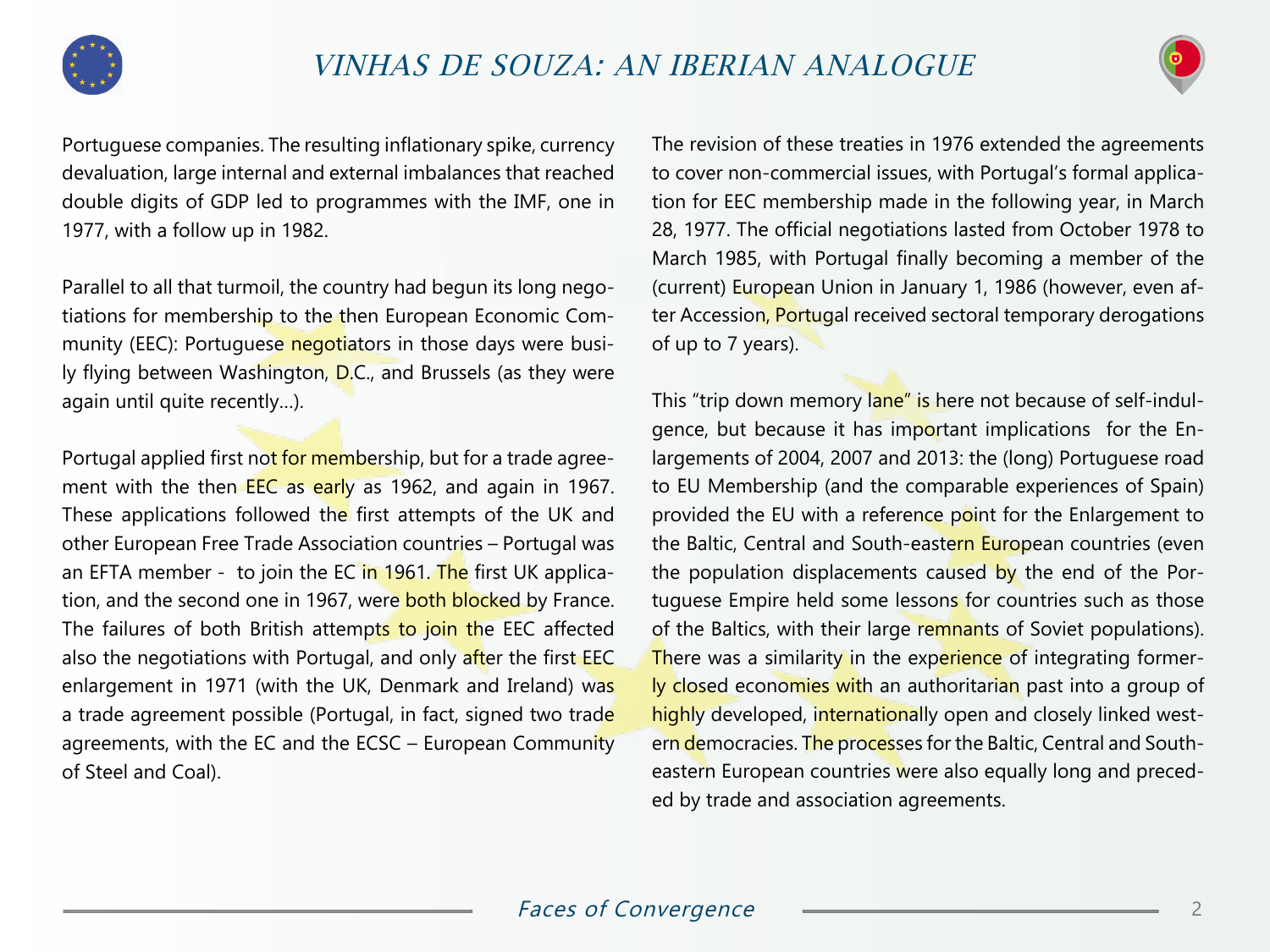

However, on a truly personal level, the Iberian experience did give the opportunity to a young man to provide some support to future Member States, as I found myself, while still a university student, working on providing pre-Accession technical assistance funded by the EU in Central Europe in the early 1990s.

## **Ok, how about (real) convergence?**

Now, how about convergence and EU Membership? Portugal's reasons to join what became the European Union were manifold, from economics to security in a post-colonial world, to much needed institutional modernisation, to an "anchoring" of its young democracy: similarly, countries that joined the EU later also had multiple rationales for their decisions. While EU membership has delivered for Portugal (as it has for later entrants) in virtually all those areas, here I will concentrate only on convergence from an income per capita point of view (I am, after all, an economist).

Importantly, Portugal, the first modern unified European nation and the precursor of the great European overseas expansion of the 15th century, is traditionally an open, sea-faring nation, and was already a member of other international economic organizations. For instance, the country was a founding member of both the European Free Trade Association in 1960 and of the Organisation for Economic Cooperation and Development in 1961. That helped support a process of economic convergence before joining the EU. This process of economic catch-up was particularly powerful during the 1960s and early 1970s, before the disruptions linked to the end of the Salazarist Dictatorship. That is to say, the link to the EU supported and reinforced economic convergence processes that were already under way, which is also true for later EU entrants.

This is apparent in the figure below, which shows that real GDP per capita in Portugal grew constantly between 1986 and 2009, almost doubling relative to that of the EU 15, from around 31% to 58%. As a comparison, the average GDP for the Member States that joined the EU in 2004, 2007 and 2013 increased from around 24% to around 43% of the EU 15 level. The average increase in GDP per capita 15 years after accession is uncannily similar for Portugal and the Member States that joined in 2004, at, respectively, 65% and 70%. However, the pre-EU accession economic convergence of the later EU entrants was also impressive which reflects the "dead-cat bounce" from the initial and deep "transition recession" associated with the collapse of the command economy. Importantly, also the fact that the process of integration into the EU generated benefits years before actual accession, and, yes, that integration into global markets and frameworks ex-EU also yielded significant benefits.